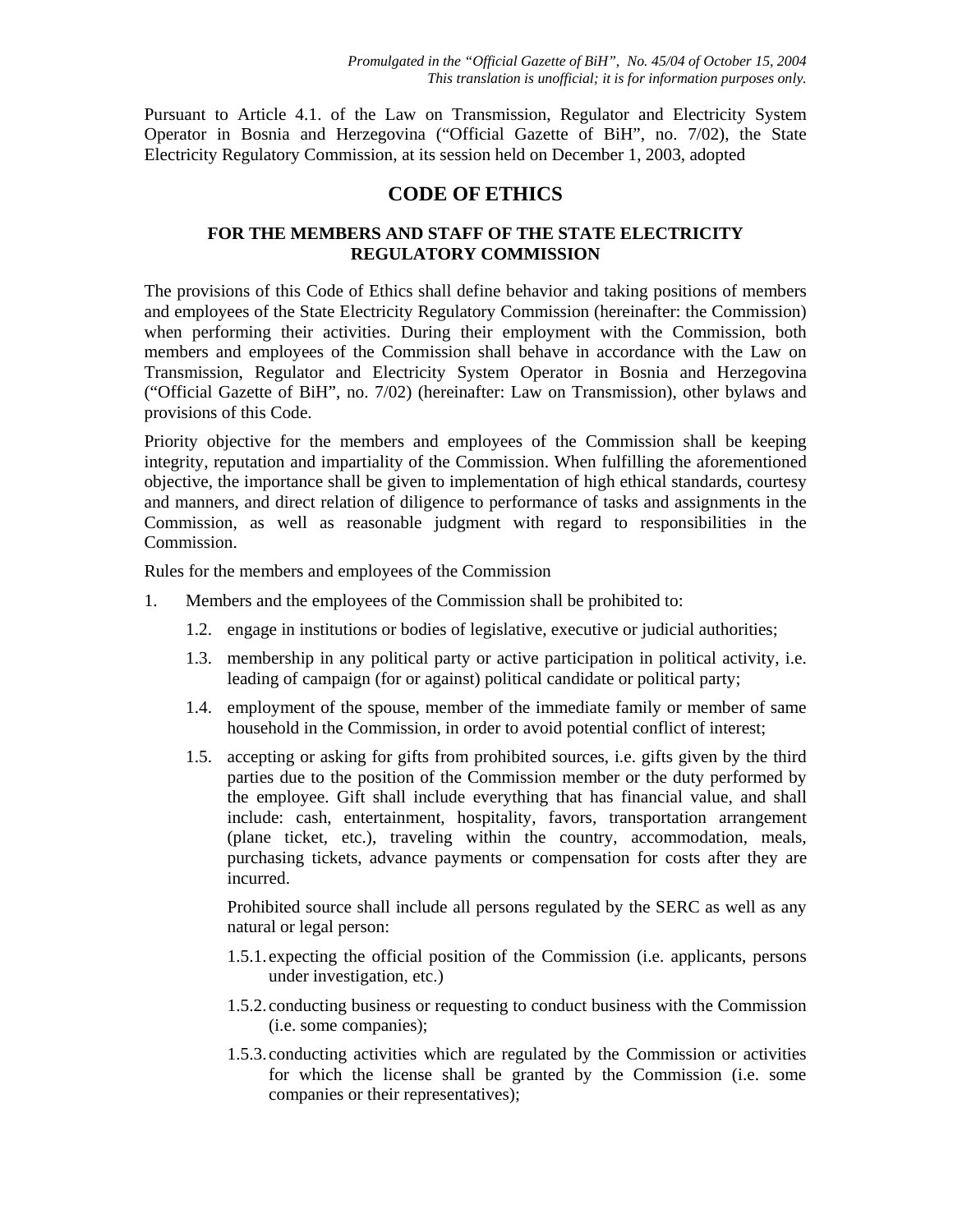1.5.4.possessing interest which may be significantly influenced by performance or non-performance of specific duties of members of the Commission or employee.

With the view to implement rules from item 1.5 of this Code, the following examples are given with regard to exceptions to prohibition of receiving gifts from third persons (including, but not only limiting to what is listed), thus accepting gifts shall be allowed if:

- 1.5.5.the value of the gift is 20 KM or less;
- 1.5.6.the gift is solely a result of family or personal relationship;

Gifts which may be received without limitation are:

- 1.5.7.refreshment (coffee, non-alcoholic beverages);
- 1.5.8.greeting cards, emblems, and other items of small basic value (pens, calendars).
- 1.6. In case member or the employee of the Commission receives a gift, which may not be accepted in accordance with the provisions of this Code, he/she shall be obligated to return the gift, or to pay the sender its market value in case of keeping it.
- 1.7. Member or the employee of the Commission may not give a gift to the superior neither may he/she receive a gift from the other member or employee of the Commission who are in a subordinate position, except in the following cases:
	- 1.7.1.gifts which are not received in cash, and whose value does not exceed 20 KM;
	- 1.7.2.food and beverages shared among employees;
	- 1.7.3. events of great importance such as: marriage, birth, illness; or
	- 1.7.4. events of interruption of superior-subordinate relationship, such as retirement, giving notice or allocation to jobs outside the Commission;
- 1.8. using property of the Commission, except they are authorized for it. The property includes office material, telephones, computers, or any other property which is purchased from funds of the Commission;
- 2. Tasks performed by member of the Commission shall be a priority in all his/her activities. The list shall include but shall not only be limited to:
	- 2.1. Prohibition to perform another duty with government institutions, performance of other paid job, as well as prohibition of membership or representation of another institution or body in the power sector. With the view to implement rules from item 2.1. of this Code, the following examples are given (including, but not only limiting to what is listed), thus it shall be permitted to:
		- 2.1.1.write, lecture, teach and give speeches on issues not related to power sector without compensation, which relate to art, sport, education and other social and recreational activities;
		- 2.1.2.be involved in humanitarian activities, which do not influence impartiality when performing duties;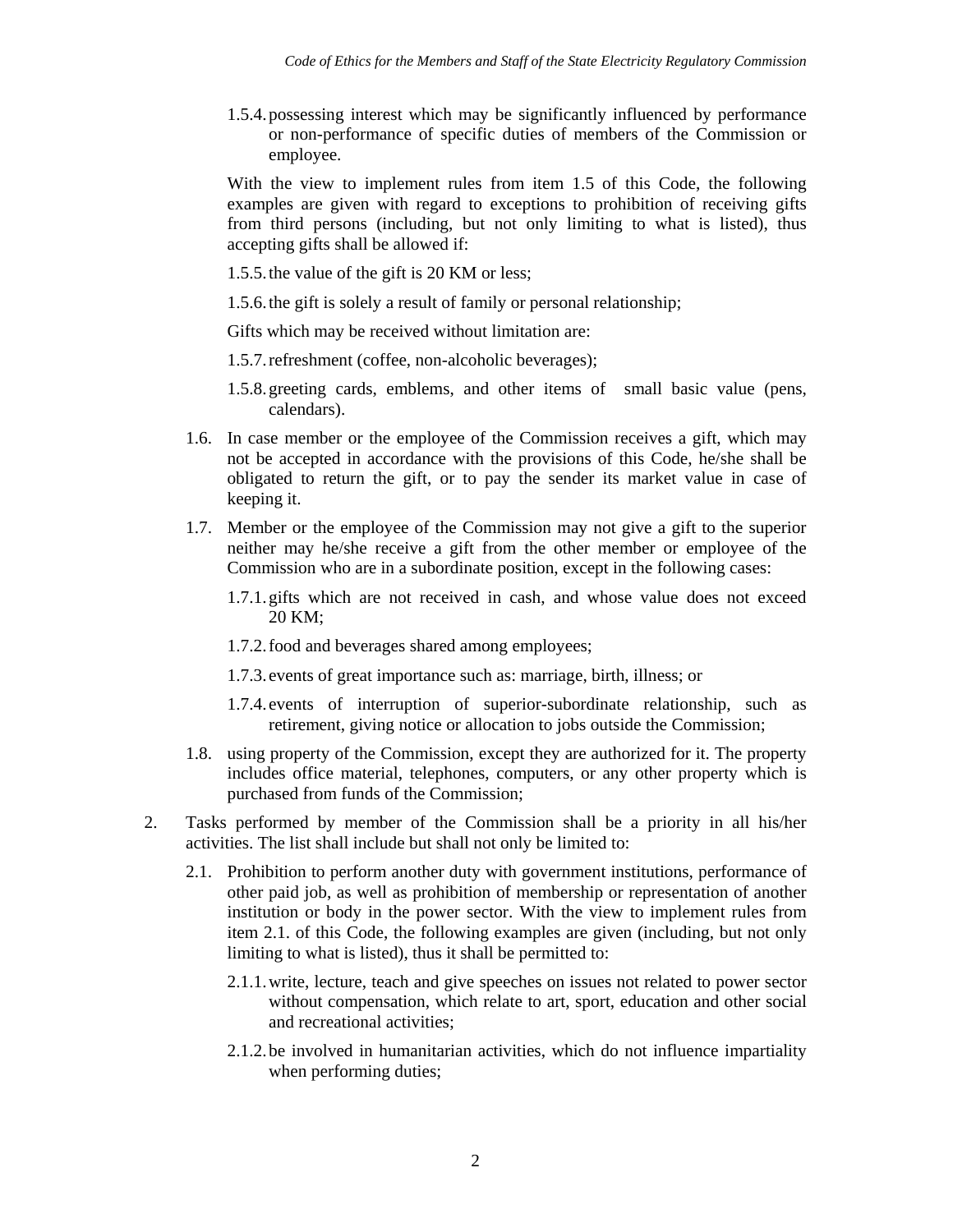- 2.1.3.be a member of a family that runs its own business in the field not related to the power sector;
- 2.2. Prohibition of direct or indirect interest in companies from the power sector (i.e. ownership of stocks, shares, bonds or parts of those companies);
- 2.3. Prohibition of any business or financial arrangement which may influence the impartiality when performing duties, influence the proper performance of his/her duties, or inclusion of him/her into frequent arrangements with natural or legal persons which may probably participate in the proceeding before the Commission. Member of the Commission should be excluded from the proceeding in which his/her impartiality may easily be questioned.

With the view to implement the rules from item 2.3 of the Code, the following examples are given (which include, but are not limited only to the mentioned examples), thus, it is necessary to exclude:

- 2.3.1.personal prejudices or inclination (tendency to favoritism) with regard to a particular natural or legal person;
- 2.3.2.Commissioners having their financial interest in cases pending before the Commission, i.e. some other interest which may affect the outcome of the Commission's decision-making. Exclusion of these interests also applies to spouses, children and members of the same household ;
- 2.3.3.investments in some company which is not related to the power sector if it engages in any business relationship with the Commission or any proceedings before the Commission;
- 2.3.4.direct or indirect communication with any person on facts, regulations or procedures related to the proceedings currently pending before the Commission, outside public or internal sessions of the Commission, except conversations with other members or employees of the Commission. If this prohibited communication takes place, the Commission member shall explain the nature and content of the conversation at the following meeting of the Commission in a timely manner in order to ensure that all present legal and natural persons have the information about the event, and an opportunity to give their comments on the subject.
- 2.4. activities outside the Commission which may represent a conflict of interest. In that sense, it is necessary to avoid frequent contacts with any natural and legal persons whose potential requests before the Commission from Article 4.2 of the Law on Transmission may be presumed.
- 3. Members and employees of the Commission shall be obligated to provide required assistance to any natural or legal person who has legal interest in proceedings before the Commission, i.e. to enable them to be heard in accordance with law. This shall mean:
	- 3.1. performing duties in an impartial, professional and dedicated manner;
	- 3.2. finding a suitable and legally correct solution to the issues within the Commission's competence;
	- 3.3. avoiding, i.e. preventing occurrences of incorrectness in performance of the duties, i.e. duties from the registered activity of the Commission;
	- 3.4. taking equal positions towards all license applicants as well as to all licensees;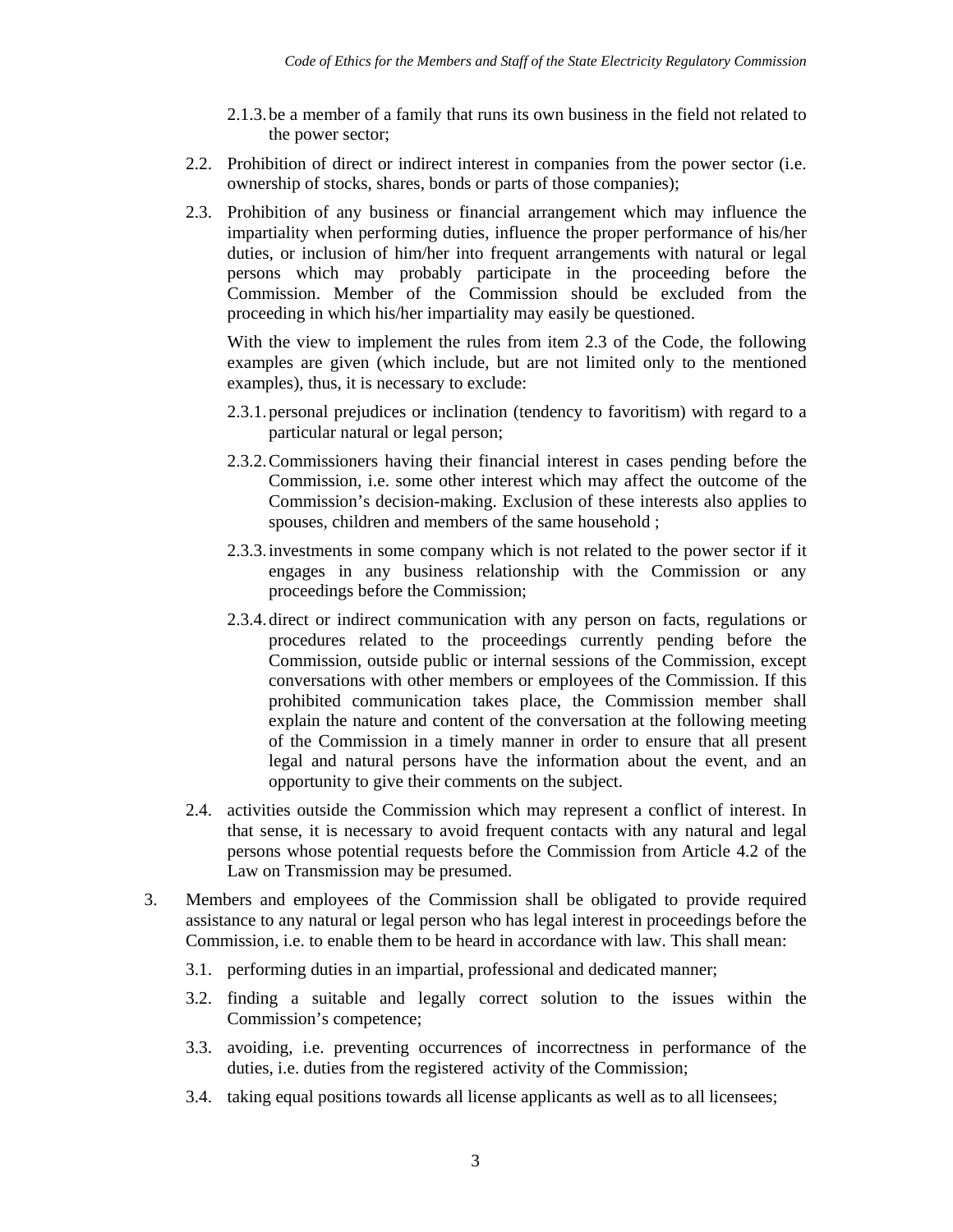- 3.5. obligation to respond to requests of interested persons or to direct them to the relevant natural or legal persons or competent institution;
- 3.6. forming impartial opinions and preventing influences of family members or some other natural or legal persons on their decisions;
- 3.7. clarity and intelligibility in communication;
- 3.8. patient and decent behavior towards natural and legal persons who cooperate with the Commission;
- 3.9. kindness and readiness to help external collaborators as well as to lower-ranking employees;
- 3.10. avoiding abuse of position in the Commission for personal benefits as well as prohibition of passing on third persons impressions of having a special status;
- 3.11. Commission members and Commission employees who are tasked to hold public hearings have to keep order and good behavior at hearings of the Commission;
- 3.12. Commission members shall apply high management standards and assist other members and officials of the Commission to perform their duties.
- 4. Members and employees of the Commission shall be obligated to:
	- 4.1. constantly work on improvement of their competences in formation and implementation of regulatory principles;
	- 4.2. keep confidentiality when presenting information of national and business interest as stipulated by the Law on Transmission;
	- 4.3. represent the positions of the Commission when representing the Commission in Bosnia and Herzegovina, other countries and international organizations. In case they express their own (unofficial) opinions, they shall be obligated to indicate that they express opinions from their own point of view;
	- 4.4. free themselves from influence of supporters of particular interests, undocumented or exaggerated complaints or fear of unfounded criticism;
	- 4.5. implement law and act in accordance with law, in a manner which shall gain the public confidence.
- 5. Members and employees of the Commission shall have to respect the working discipline, punctuality and the work schedule they have and act in accordance with provisions of the Home Rules. This shall mean:
	- 5.1. efficiency in work;
	- 5.2. accuracy and conscientiousness in performance of duties;
	- 5.3. adequate and proper treatment of documentation and its proper archiving, in particular the documentation which is marked as "confidential";
	- 5.4. polite and correct relationship with superiors and subordinates;
	- 5.5. punctual arrivals to and departures from the working place;
	- 5.6. non-disturbance of the colleagues who work by different explanations and discussions;
	- 5.7. avoiding loud conversation, laugh, noise and calling;